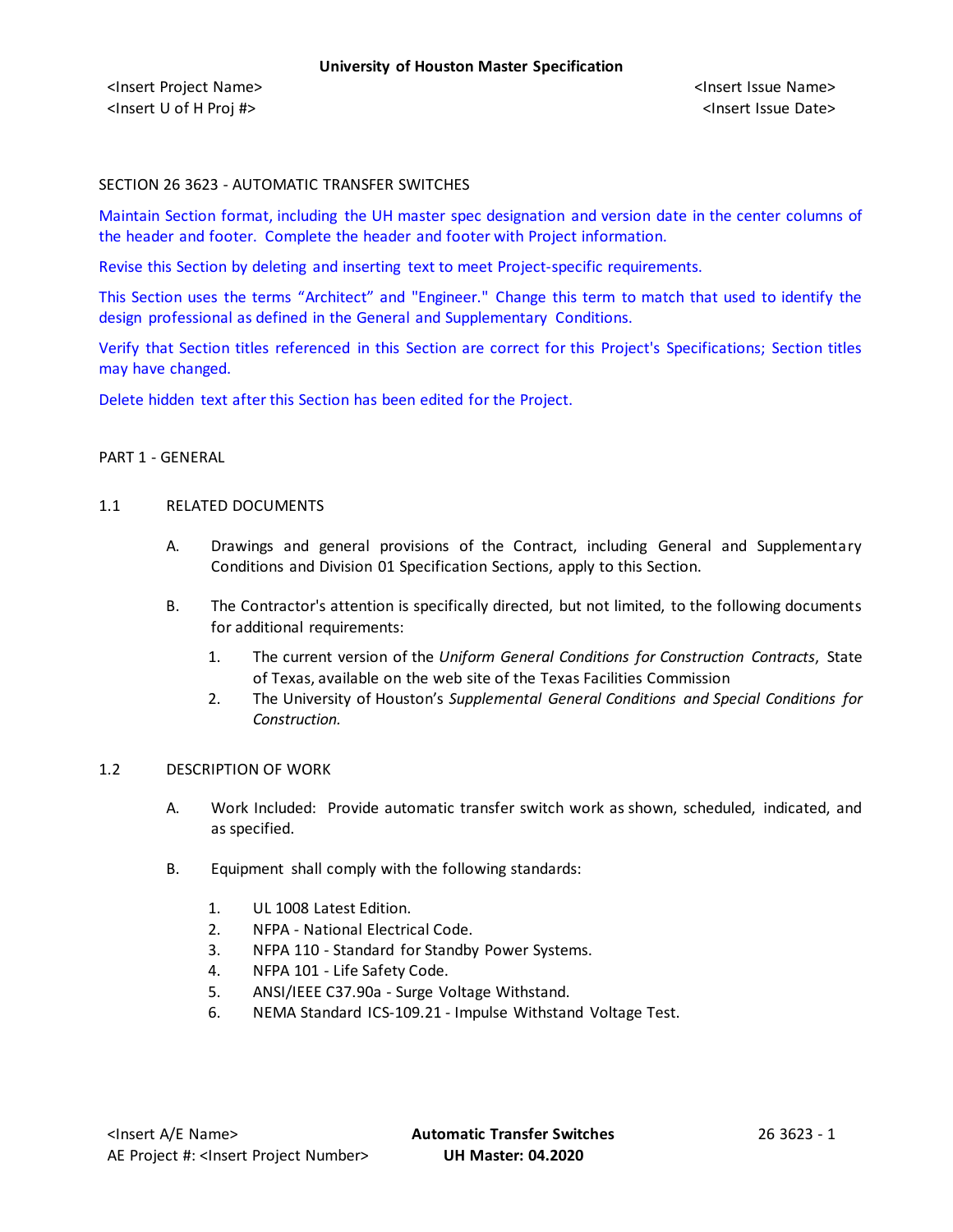### 1.3 QUALITY ASSURANCE

- A. Manufacturers: Provide products complying with these specifications and produced by one of the following:
	- 1. ASCO; Schneider Electric.
	- 2. Kohler.
	- 3. Cummins; Onan.
	- 4. Russelectric, Inc.; Siemens
	- 5. Zenith Controls, Inc.; ABB
	- 6. CAT
- B. NEC and NFPA Compliance: Comply with applicable portions of the NEC (NFPA 70) including, but not limited to, emergency and standby power system.
- C. Standards: The Automatic Transfer Switches shall conform to the requirements of NEMA Standard ICS 2-447 and Underwriters' Laboratories UL-1008 and shall be UL-listed as follows:
	- 1. For use in emergency and stand-by systems in accordance with Articles 517, 700, 701 and 702 of the National Electric Code.
	- 2. Rated in amperes for total system transfer including control of motors, electric discharge lamps, electric heating, and tungsten filament lamp loads as referred to in Paragraph 1.7 and 1.9 of UL-1008.
- D. Factory-Testing: All production units shall be subjected to the following factory tests:
	- 1. The complete automatic transfer switch shall be tested to ensure proper operation of the individual components and correct overall sequence of operation and to ensure that the operating transfer time, voltage, frequency and time delay settings are in compliance with the specification requirements.
	- 2. Each switch shall be subjected to a dielectric strength test per NEMA Standard ICS 1-109.21.
	- 3. The control panel shall meet or exceed the voltage surge withstand capability in accordance with IEEE Standard 472 (ANSI C37.90a) and the impulse withstand voltage test in accordance with the proposed NEMA Standard ICS 1-109.
- E. Performance Tests: Certified independent laboratory test data on a switch of the same design and rating shall be provided to confirm the following switching abilities:
	- 1. Overload and endurance at 480 volts AC per Tables 25.1, 25.2, 27.1 and 27.2 of UL-1008 when enclosed according to NEMA Standard ICS 2-447 and UL 1008.
	- 2. Temperature rise tests after the overload and endurance tests to confirm the ability of the transfer switches to carry their rated current within the allowable temperature limits of the insulation in contact with current carrying parts.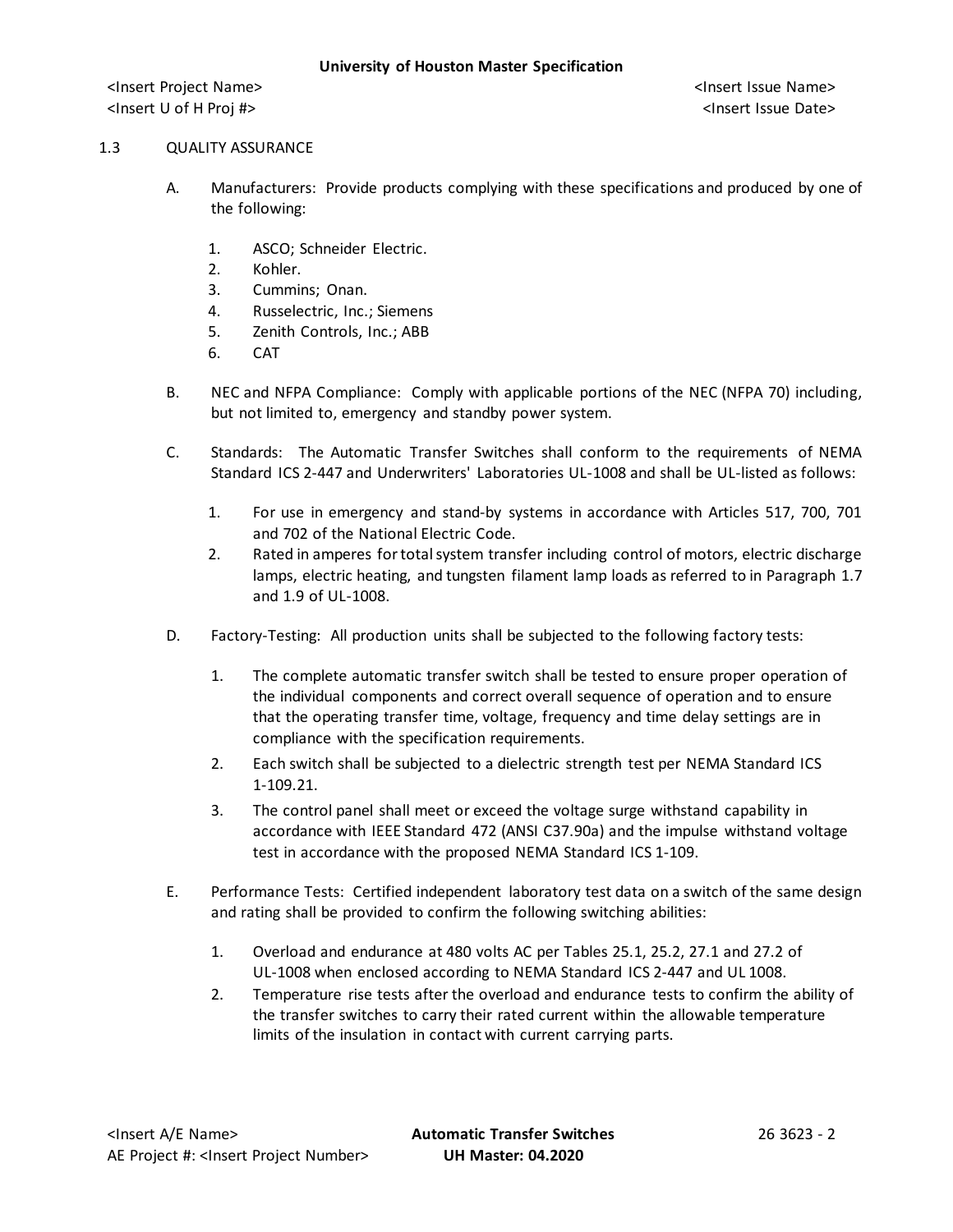<Insert Project Name> <Insert Issue Name> <Insert U of H Proj #> <Insert Issue Date>

- 3. Withstand current tests per Paragraph 31 of UL-1008 for 200,000 amperes rms symmetrical when protected by fuses and at fault currents per UL-1008 when protected by circuit breakers, at 480 volts and X/R ratio of 6.6.
- 4. No welding of contacts. Transfer switch must be operable to alternate source after the withstand current tests.
- 5. Dielectric tests at 1960 volts, RMS, minimum after the withstand current test.
- F. Warranty: The automatic transfer switches shall be warranted for a period of 5 years from the date of Substantial Completion.

# 1.4 SUBMITTALS

- A. Shop drawing submittals shall include, but not be limited to, the following:
	- 1. Completely identified and marked catalog cuts of automatic transfer switches all associated equipment and devices, with all non-applicable items crossed out, and applicable equipment or devices clearly highlighted or identified.
	- 2. Interconnecting wiring diagrams to indicate all external interlock control wiring terminal connections.
	- 3. Complete bill of material for all equipment.
	- 4. Complete warranty information as specified.
	- 5. Additional information as required in Section 26 0001 "Electrical General Provisions."

## 1.5 STORAGE AND HANDLING

- A. Deliver automatic transfer switches in factory-fabricated water-resistant wrapping.
- B. Handle transfer switches carefully to avoid damage to material component, enclosure, and finish.
- C. Store transfer switches in a clean, dry space and protect from weather.
- D. Provide temporary heater so as to prevent moisture and condensation to internal equipment.

## PART 2 - PRODUCTS

## 2.1 AUTOMATIC TRANSFER SWITCHES

- A. General:
	- 1. Provide automatic transfer switches with number of poles, voltage and full load current rating as shown or required. The neutral, where present shall **[not be switched. A solid neutral block shall be provided for termination of all neutral conductors.] [be switched using a four pole transfer switch with a full size neutral pole.]** Transfer switches shall be UL-listed per applicable UL standards as a recognized component for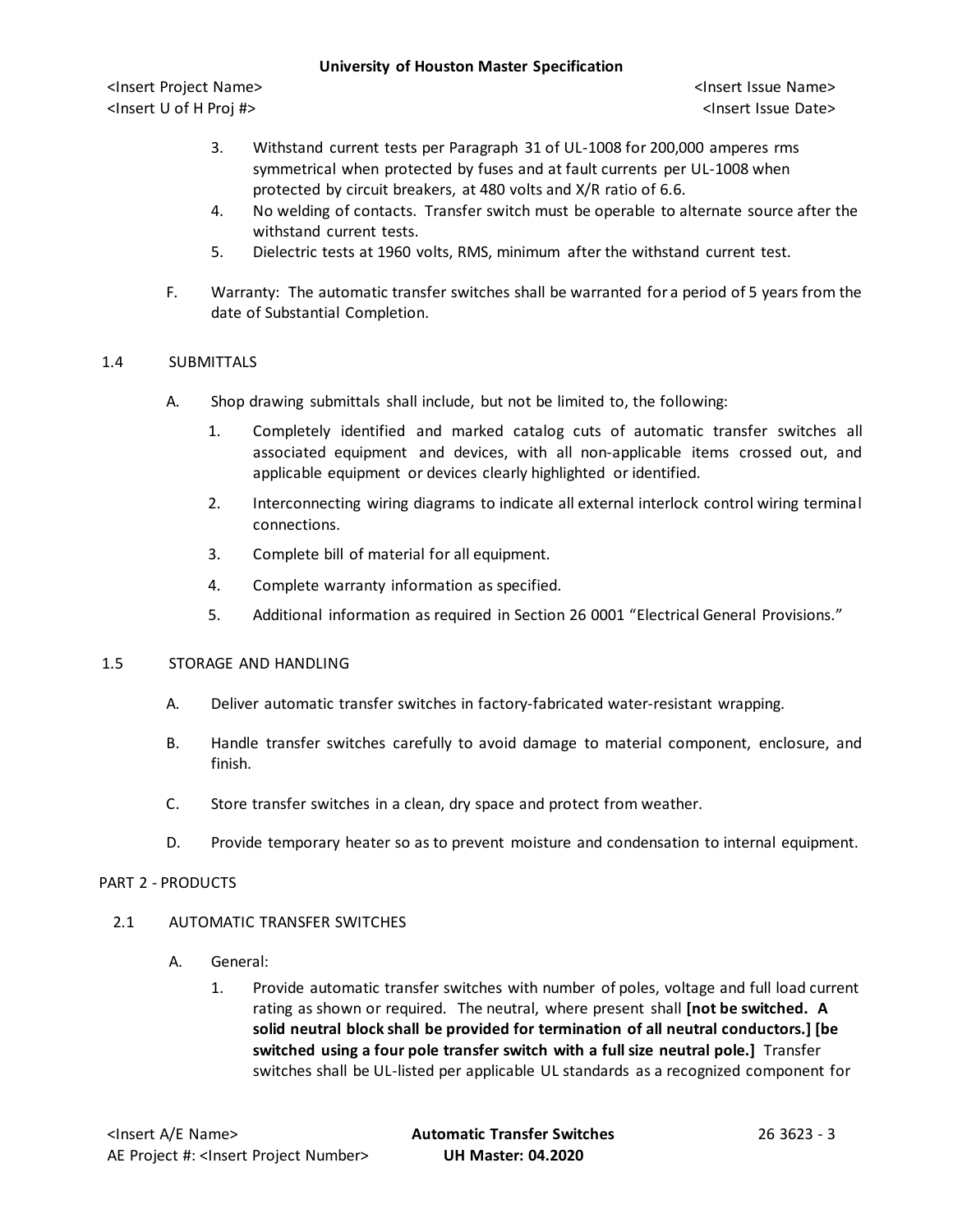<Insert Project Name> <Insert Issue Name> <Insert U of H Proj #> <Insert Issue Date>

emergency systems and rated for all classes of loads. Sizes rated below 400 amperes shall also be rated for 100% tungsten lamp loads.

- 2. Automatic transfer switches shall be product of a quality manufacturer regularly engaged in the design, development and manufacture of solid-state electromagnetic switching devices with adequate testing facilities and a recognized quality control program to ensure product output reliability, performance and safety.
- 3. Automatic transfer switches (ATS) shall form a complete grounded, continuous-duty, integral assembly which is metal enclosed, dead front, and suitable for the voltage, amperage, load starting characteristics and environment where the switches shall be installed.
- 4. The manufacturer of the ATS units shall furnish switches complete and ready to operate with only the wiring connections to field devices left upon installation of the ATS.
- 5. Each ATS shall be factory-tested for correct and proper operation as outlined in these Specifications.
- B. Construction:
	- 1. The transfer switch shall be electrically operated by a single non-fused solenoid or motor operator, momentarily energized from the source to which the load is to be transferred. The complete time of transfer, measured from the instant the operator is energized until the main contacts close on the alternate source, shall not exceed 1/6 of a second, unless otherwise indicated on the Electrical Drawings.
	- 2. The transfer switch shall be mechanically locked in each direction without depending upon gravity, gear mechanisms, latches, or hooks. Release of the locking mechanism shall be possible only by normal operation of the electrical operator.
	- 3. Main contact travel shall be smooth and continuous, with no momentary pause or delay, throughout the transfer operation. There shall be no possibility of a neutral position or for both sides to be closed simultaneously, unless otherwise noted on the Drawings. An overload or short circuit shall not cause the switch to go to a neutral position.
	- 4. Main contacts shall be silver alloy, wiping action type, protected by arc barriers with separate arcing contacts on all sizes. Blow-on construction, with rigid movable contacts and deflection by the stationary contacts, shall be furnished on all switches rated 400 amperes and higher. Electrical spacing shall not be less than those specified in Table 15.1 of UL Standard 1008.
	- 5. Inspection and replacement of stationary and movable main contacts shall be possible from the front of the switch without major disassembly of associated parts, without disconnection of the power conductors or main operator linkages, and without removal of the switch from the enclosure.
	- 6. Main contacts consisting of assemblies or subassemblies, not originally manufactured for transfer switch service, shall be fully identified (name of the original manufacturer, catalog number and original electrical ratings). Any modifications made to the original products shall be described at the time of submittal.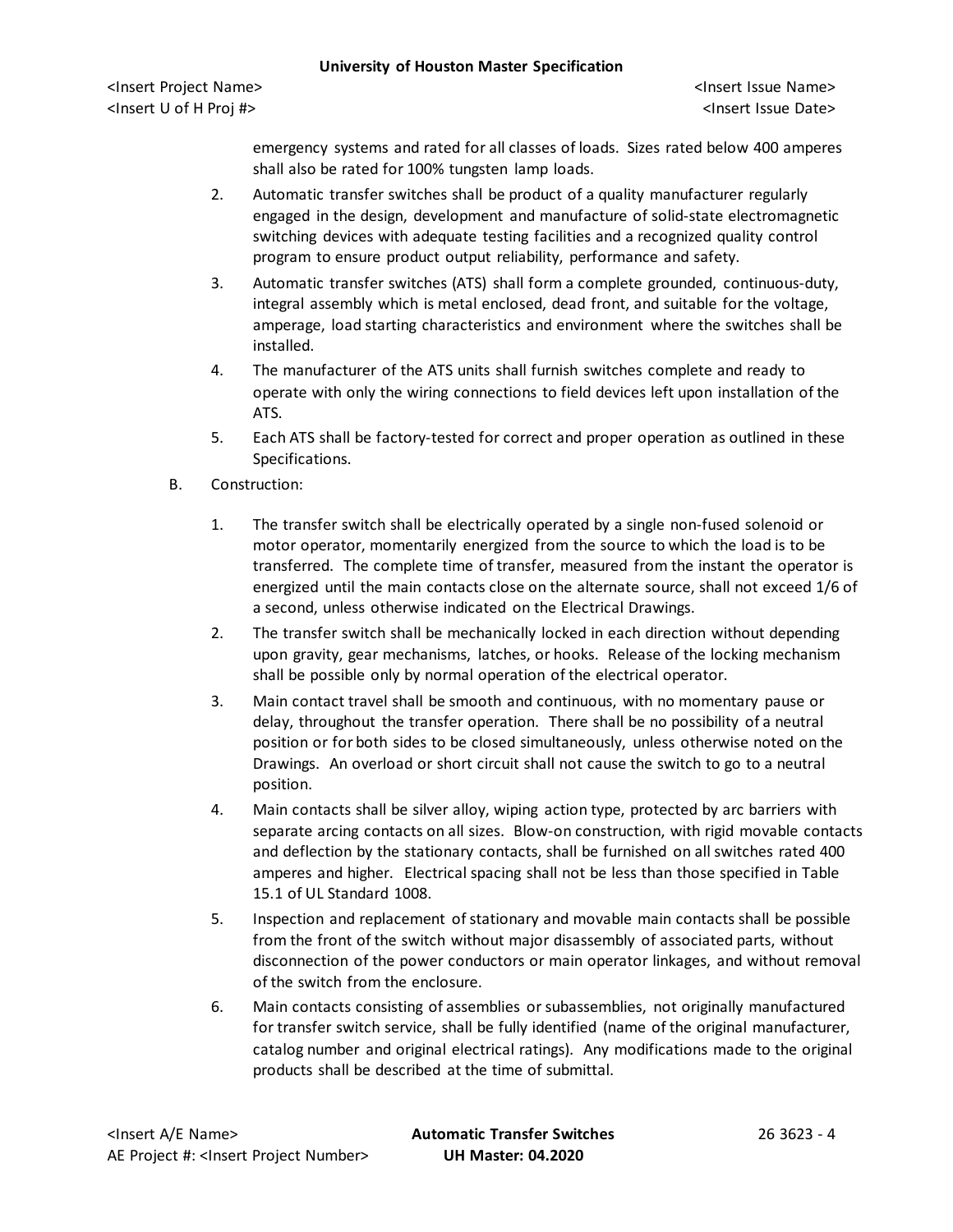<Insert Project Name> <Insert Issue Name> <Insert U of H Proj #> <Insert Issue Date>

- 7. Each automatic transfer switch shall consist of a power transfer module and a control module, interconnected to provide complete automatic operation.
- 8. Switches shall be rated for continuous duty, shall be inherently double throw and shall be mechanically interlocked to ensure only one of two possible positions: (a) normal or (b) emergency.
- 9. Automatic transfer switches shall be suitable for use with "emergency" sources such as an engine or turbine driven generator source or another utility source.
- 10. The control module shall be supplied with a protective cover and be mounted separately from the transfer switch for ease of maintenance. The interconnecting wiring harness shall include a disconnect plug to disconnect all wires including both sources of control power for routine maintenance.
- 11. Sensing and control logic shall be solid-state and mounted on plug-in printed circuit boards. Printed circuit boards shall be keyed to prevent incorrect installation. Interfacing relays shall be industrial control grade plug-in type with dust covers.
- 12. A manual operating handle shall be provided for maintenance purposes. The handle shall permit the operator to stop the contacts at any point throughout the entire travel to properly inspect and service the contacts when required.
- 13. Automatic transfer switches utilizing components of molded case circuit breakers, contactors, or parts thereof which have not been intended for continuous duty or repetitive load transfer switching are not acceptable.
- 14. The automatic transfer switches shall be mounted in NEMA 1 enclosure for indoor and NEMA 3R enclosure of outdoor, either wall mounted or floor mounted options based on the installation. Any other enclosures to be considered shall be submitted to A/E and Owner for review and approval. Switches and accessory devices shall have the number of poles rated as shown on the plans.
- 15. All metal surfaces, both inside and outside the cabinet, shall be primed and painted with ANSI 61, light gray, enamel-based paint.
- 16. Doors shall be hinged and lockable.
- 17. All components of the operating mechanisms and mechanical interlocks shall be insulated or grounded.
- C. Operation:
	- 1. The automatic transfer switch control panel shall utilize solid-state sensing on "normal" and "emergency" for automatic, positive operation. The following shall be provided:
		- a. Three phase automatic transfer switches all phases of the "normal" source and of the "emergency" source shall be monitored line-to-line with close differential voltage sensing.
		- b. The "pickup voltage" shall be adjustable from 85% to 100% of nominal.
		- c. The "dropout voltage" shall be adjustable from 75% to 98% of the pickup value.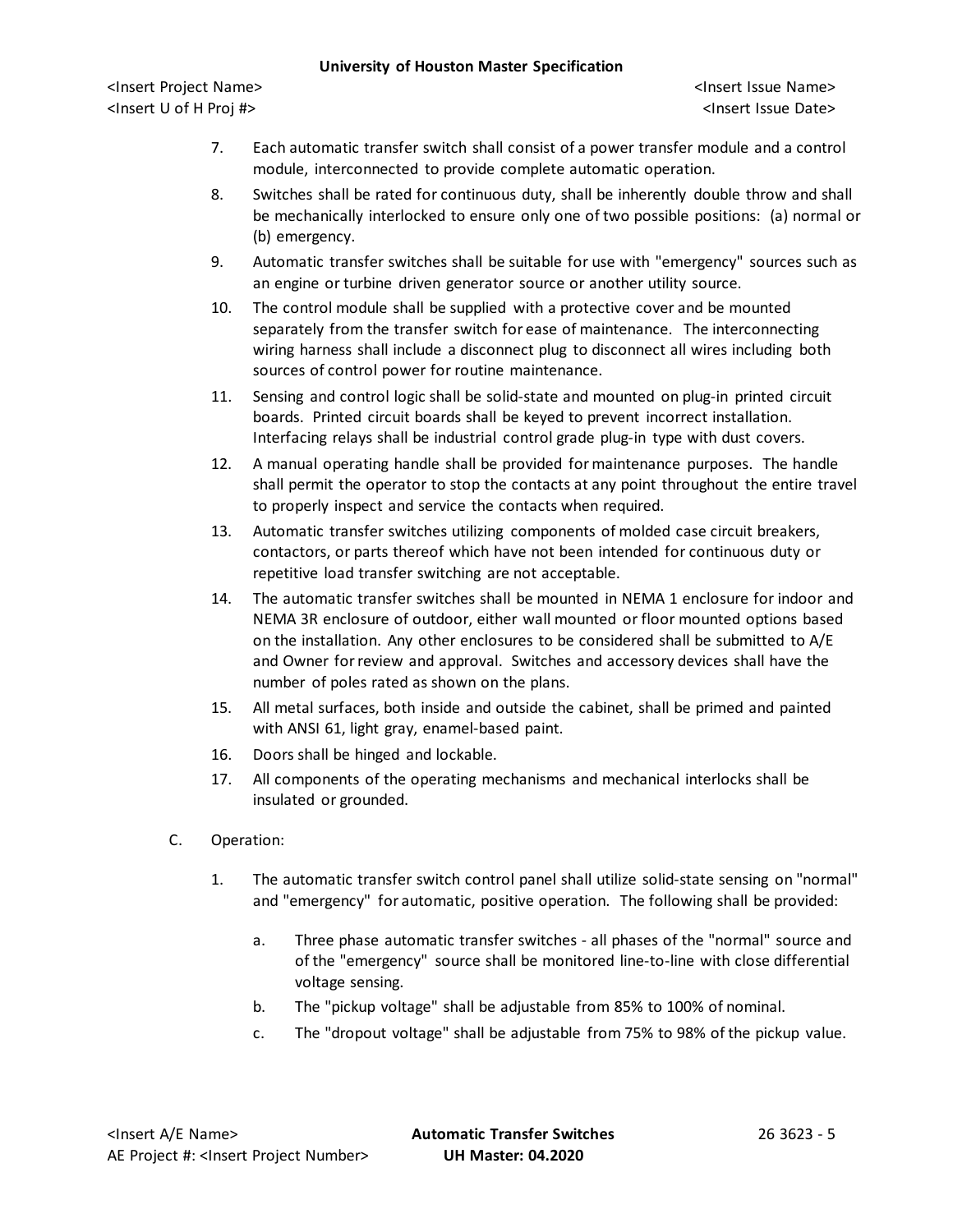<Insert Project Name> <Insert Issue Name> <Insert U of H Proj #> <Insert Issue Date>

- d. The starting of the emergency source stand-by power system will be initiated upon "normal" source failure, or upon reduction of the "normal" source voltage to 80% of normal voltage.
- e. Independent frequency sensing of the "emergency" source shall be provided.
- f. The "pickup frequency" shall be adjustable from 90% to 100% of nominal.
- g. The "transfer-to-emergency" will be initiated when the "emergency" source voltage is 90% or more of nominal voltage, and the frequency of the "emergency" source is 95% or more of nominal.
- h. The "retransfer-to-normal" shall occur when "normal" source voltage restores to 90% of nominal voltage. Retransfer time delay to "normal" source shall be adjustable from zero to 30 minutes. Set time delay at 30 minutes. The time delay shall be automatically bypassed if the "standby" source fails. The ATS shall automatically retransfer to the "normal" source if the "standby" source fails and the normal source is available.
- i. An in-phase monitor relay shall be provided and shall be wired and factory set such that hot source to hot source transfer in either direction is inhibited until the phase angle of both sources is within a 15 degree band. The in-phase monitor shall check for synchronization rather than simply being a time delay transfer.
- j. Additional auxiliary contacts and interlocks as required for control functions listed in Paragraph 3.02.
- 2. Time Delay:
	- a. A time delay to override momentary "normal" source outages to delay all transfer switch and engine starting signals. The time delay shall be fieldadjustable from 0.5 to 6 seconds and factory-set for 4 seconds.
	- b. A time delay on "transfer-to-emergency" for the automatic transfer switch(es) shall be field adjustable from zero (0) to 60 seconds:
	- c. Time delays on "transfer-to-emergency" and "retransfer-to-normal" for the Elevator automatic transfer switches shall be field adjustable from zero to 60 seconds and shall be initially set at 30 seconds. Refer to additional requirements for Elevator Automatic Transfer Switches hereinafter specified.
	- d. A time delay on "retransfer-to-normal" source shall be automatically bypassed if the "emergency" source fails and "normal" source is available. The time delay shall be field-adjustable from zero to 30 minutes and factory-set at 30 minutes.
	- e. A time delay for "shut-down" of the emergency generator set to provide unloaded running of the engine for cool-down. The time delay shall be field-adjustable from zero to 10 minutes and field-adjusted for the time setting as recommended by the stand-by generator set manufacturer.
	- f. All time delays shall have an indicator to show the time delay setting including the units of measure used in the setting.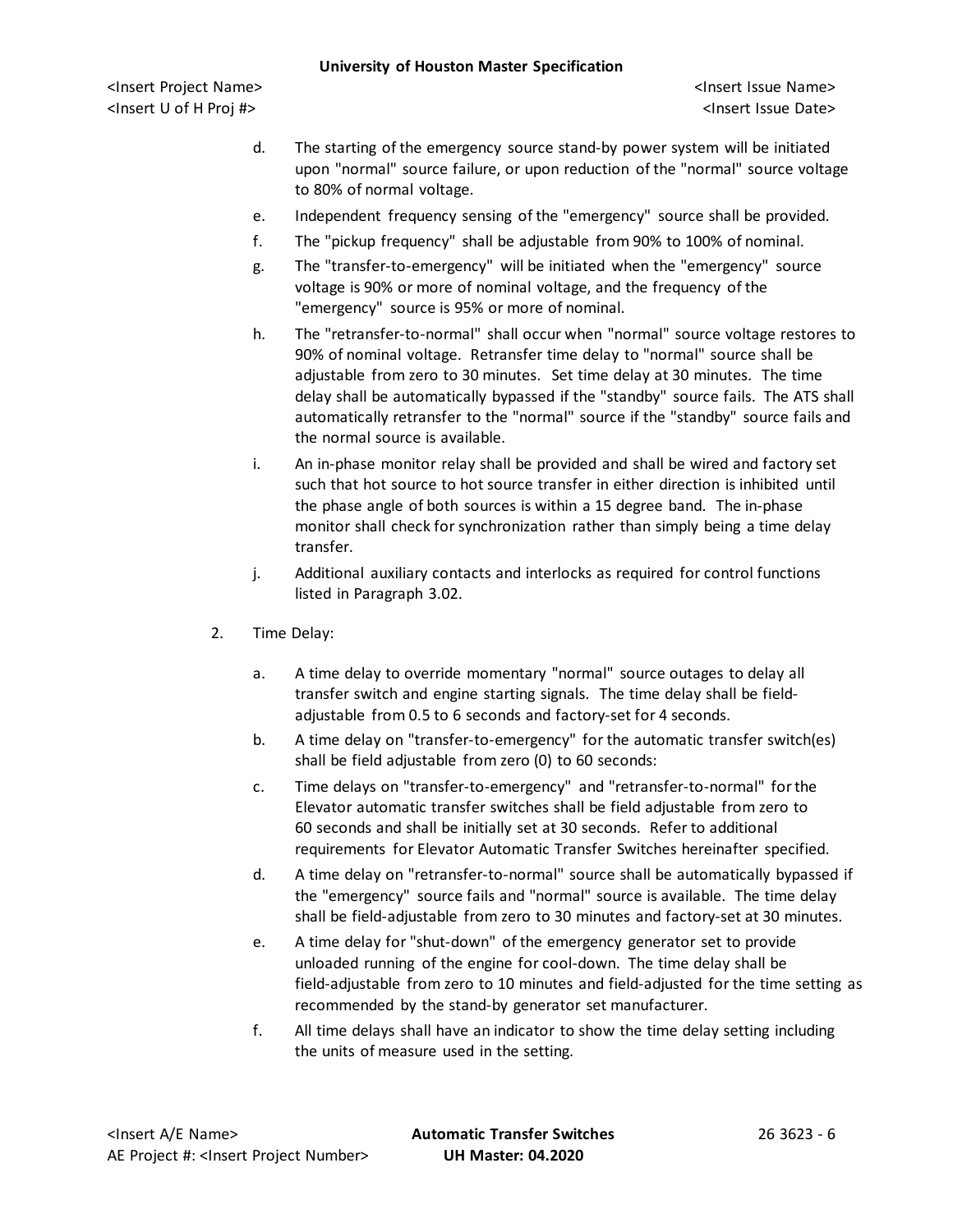<Insert Project Name> <Insert Issue Name> <Insert U of H Proj #> <Insert Issue Date>

- 3. Engine Control Contacts: A contact that closes when "normal" source fails for initiating engine starting, rated 10 amps, 32 volts dc. Contacts to be gold plated for low voltage service.
- 4. Auxiliary Contacts:
	- a. Provide two auxiliary contacts, unless additional contacts are required per the Drawings, that close when the automatic transfer switch is connected to "normal" source, rated 10 amps, 480 volts, 60 Hz ac. These contacts shall be in addition to those required for ATS indicators, monitoring and control interlock functions.
	- b. Provide two auxiliary contacts, unless additional contacts are required per the Drawings, that close when the automatic transfer switch is connected to "emergency" source, rated 10 amps, 480 volts, 60 Hz ac. These contacts shall be in addition to those required for ATS indicators, monitoring and control interlock functions.
- 5. Manual Controls:
	- a. A test switch to momentarily simulate normal source failure. Refer to elevator automatic transfer switches for additional requirements.
- 6. Indicator Lights:
	- a. Two green indicator lights shall be provided, one to indicate normal source available and one to indicate load connected to normal source.
	- b. Two red indicator lights shall be provided, one to indicate emergency source available and one to indicate load connected to emergency source.

## **[SELECT ONE OF THE FOLLOWING]**

- 7. **[Generator Exercise Timer:]**
	- **a. [A clock exerciser shall be furnished (in ATS-1) to automatically start the electric set at regular intervals and allow it to run for a preset time period, minimum of 30 minutes per week. A selector switch shall permit selection of "without load" or "with load" operation. "Without load" the electric set runs unloaded and "with load" the automatic transfer switch transfers the load to the electric set, after appropriate time delays, the same as it would for a normal source interruption.]**
	- **b. [Day and time shall be set as directed by the Owner. Time switch shall have battery backup or a spring wound reserve timer.]**

# **[OR]**

8. **[Generator Paralleling Switchgear Interface:]**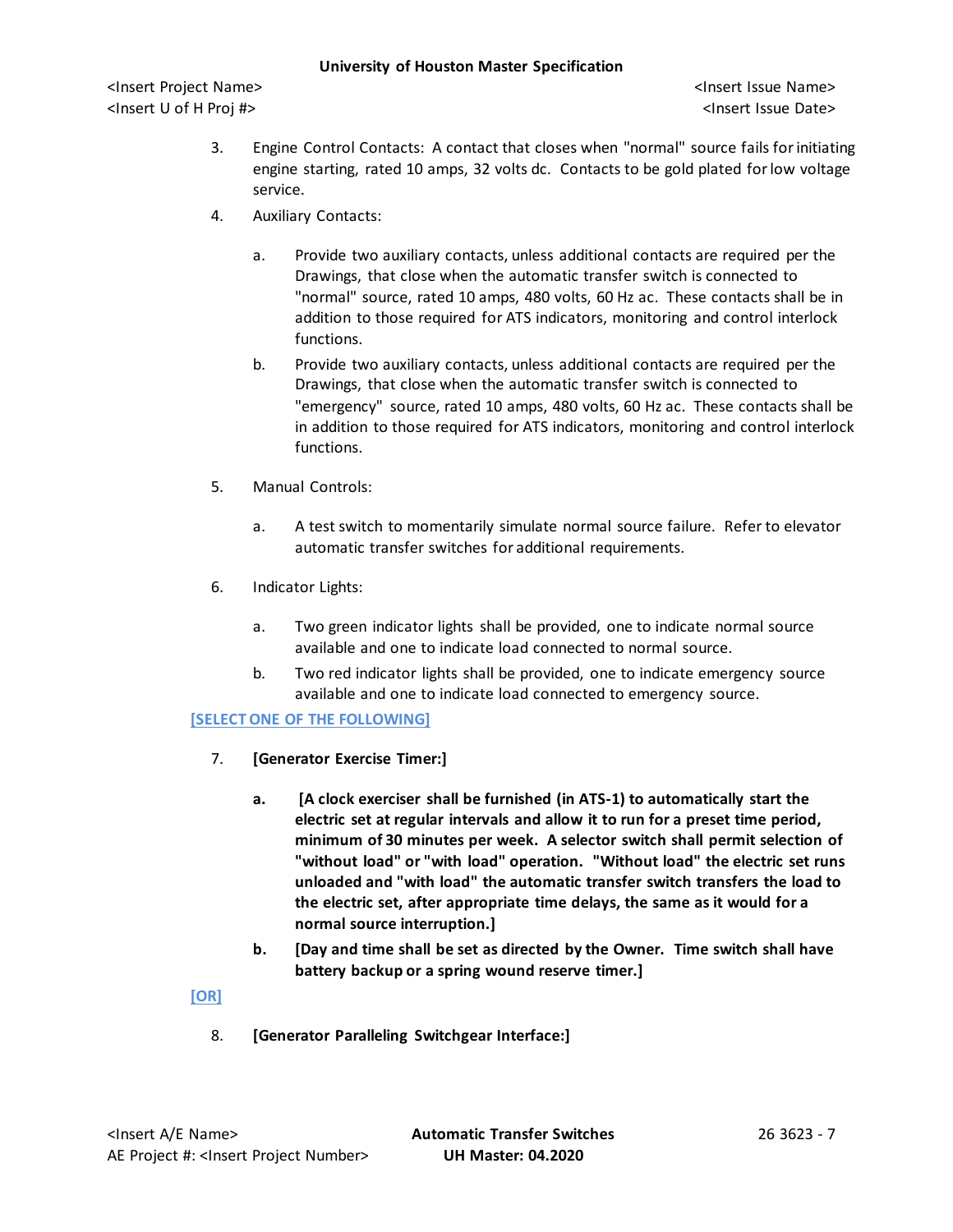- **a. [Each ATS shall be interlocked with the Generator Paralleling Switchgear such that transfer to the "emergency" source is inhibited until there is adequate generator capacity on line to serve the ATS load. In addition, each ATS shall transfer to a dead "normal" source upon a signal from the Generator Paralleling Switchgear that load shedding is required due to an emergency generator failure.]**
- **b. [The position of each ATS shall be annunciated with position indicating lights on the Master Control Section of the Generator Paralleling Switchgear.]**
- c. **[In addition four (4) internet communication ports via ModBus and TCP/IP, ICP, SNMP, HTTP, SMTP open protocols.]**

# **[VERIFY IF REQUIRED]**

- 9. **[Serial Communications Ports: Each transfer switch shall have an RS-422 serial communications port and interface board to allow remote annunciation and control of the transfer switch from the transfer switch remote annunciator or a future network supervisor. Serial Communications System will be equal to the Asco serial communications network.] [In addition four (4) internet communication ports via ModBus and TCP/IP, ICP, SNMP, HTTP, SMTP open protocols.]**
- 10. **[Remote Transfer Switch Annunciator(s):]**

# **[SELECT ONE OF THE FOLLOWING]**

- **a. [Provide a LED type transfer switch annunciator to indicate switch position with normal and emergency position indicator for each automatic transfer switch, source availability, and active time delay. The remote annunciator shall allow for remote test over communication network and shall include audible alarm. Each remote annunciator shall communicate with up to eight transfer switches of the same manufacturer.**
- **b. [The annunciator(s) shall operate on 12 or 24 volts dc and shall be furnished with a 120 volt input power supply and backup battery power source located at the annunciator location.]**
- D. Elevator Automatic Transfer Switches: Automatic transfer switches through which elevators are serviced shall function as follows:
	- 1. The emergency power source shall be signaled to start by the transfer switch when the normal voltage falls below 80% of nominal for 2 seconds. The automatic transfer switch controls shall send a separate, adjustable, 30 second nominal presignal to each elevator system served by the ATS. After the presignal delay, sufficient time for elevator back EMF to have dissipated, the automatic transfer switch shall "transfer-toemergency" power source, when the normal voltage drops below 80% of nominal for 2 seconds.
	- 2. Provide auxiliary contacts that which close when the transfer switch is connected to the "emergency" source to signal individually each elevator group controller served by the ATS to initiate single elevator (one-at-a-time) operation.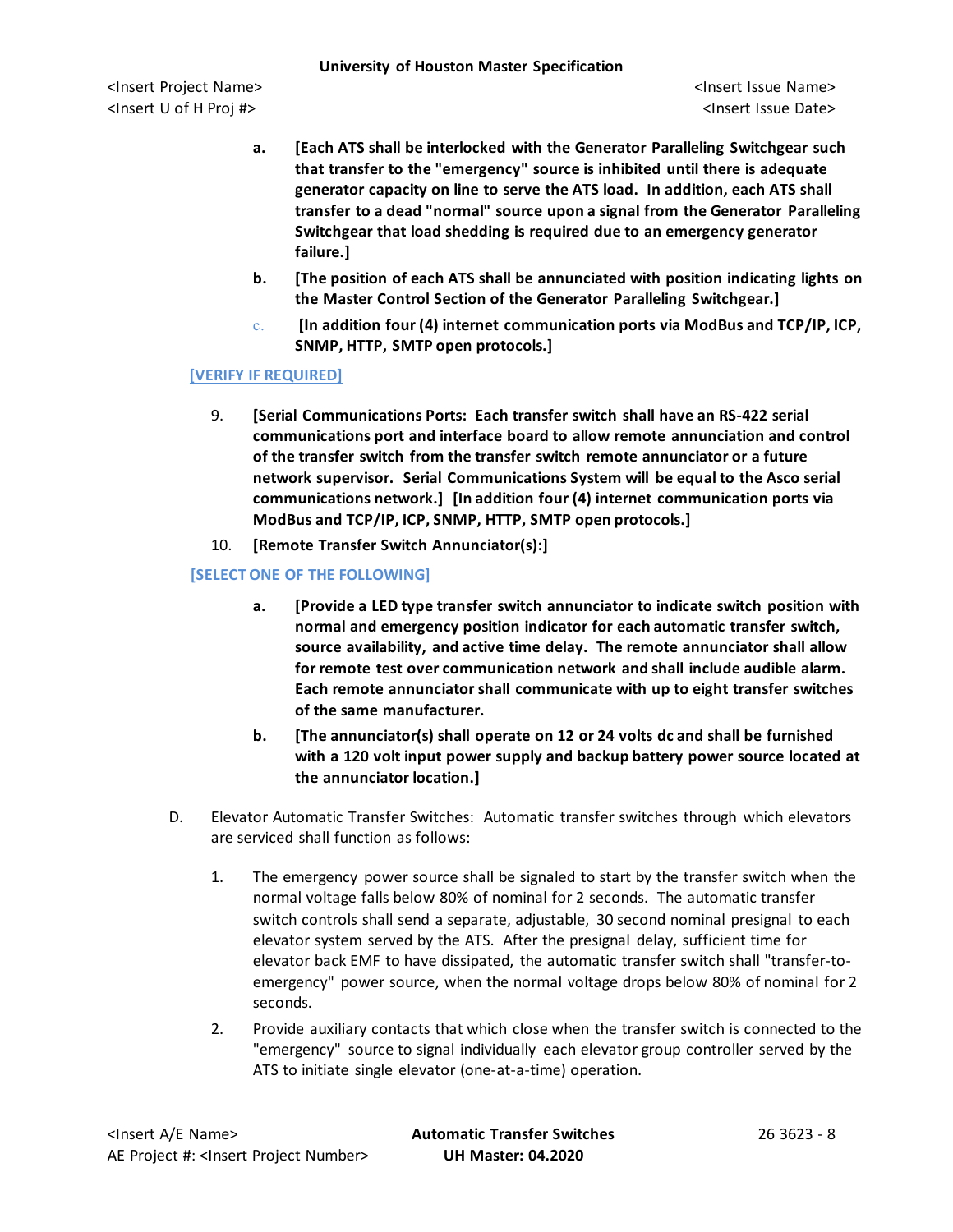<Insert Project Name> <Insert Issue Name> <Insert U of H Proj #> <Insert Issue Date>

- 3. Upon restoration of the "normal" power source, the automatic transfer switch controls shall send a 30 second presignal to each elevator system served by the ATS. The automatic transfer switch shall then "retransfer-to-normal" source, and all elevators in the group shall then become operational.
- 4. Testing system operation with both "normal" and "emergency" sources shall be provided by a test switch, and shall have 30 second presignal prior to transfer so that all cars stop at the nearest available floor.
- E. Ratings:
	- 1. Withstand Rating: RMS symmetrical fault current per UL-1008 for transfer switches protected by current-limiting fuses and circuit breakers.
	- 2. Overload Rating: 50 operations, six times rated current, 0.40 to 0.50 power factor.
	- 3. Endurance Rating: Ratings 1 to 1200 amperes; 6000 operations (0.40 to 0.50 power factor, 200% rated current).
	- 4. Mechanical Durability: 100 operations, no-load, at a rate not less than one operation per second.
	- 5. Interrupting Rating: 50 operations, any magnitude of current between 1% and 100% of rated current, 0.40 to 0.50 power factor.
	- 6. Closing Rating: Inrush to 20 times rated current.
	- 7. Thermal Rating: 20 times rated current, one second duration.
	- 8. Temperature Rise: The manufacturer shall have performed tests on similar switches and the above ratings shall be based on using the same contacts for a series of tests without service or replacement of contacts. After testing, the maximum stabilized temperature rise of the main contacts carrying rated load in a non-ventilated enclosure shall not exceed NEMA standards (65°C rise).
- F. Spare Parts and Tools:
	- 1. Provide five spare indicating replaceable LED lamps for each ATS.
	- 2. Provide one set of all tools required for normal maintenance at ATS.

## PART 3 - EXECUTION

## 3.1 INSTALLATION OF AUTOMATIC TRANSFER SWITCHES

- A. General: Automatic transfer switches shall be installed, including all connections, where and as indicated on Drawings and wiring diagrams as specified herein, and in accordance with approved shop drawings and manufacturer's instructions.
- B. Standards: Comply with the requirements of NEMA and NEC standards and applicable portions of NECA's, "Standard for Installation", for transfer switches.
- C. Tightness: Torque bus connections and tighten mechanical fasteners.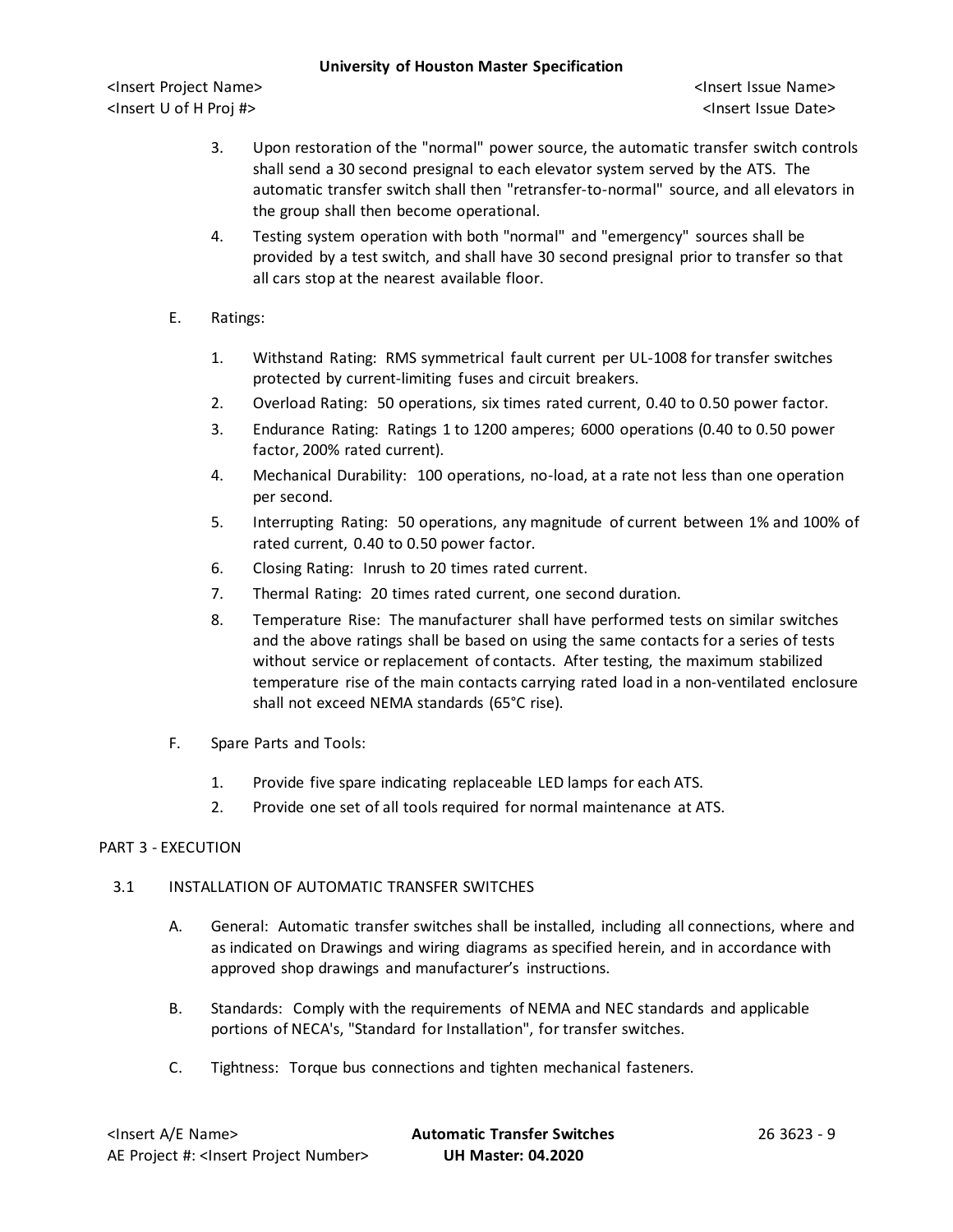<Insert Project Name> <Insert Issue Name> <Insert U of H Proj #> <Insert Issue Date>

- D. Concrete Pad: Install floor-mounted transfer switches on a reinforced concrete pad. The ATS pad shall extend 3 inches beyond the switch enclosure, unless noted otherwise. Switch shall be bolted to the housekeeping pad using 3/8 inch minimum galvanized bolts and anchors on 30 inch maximum centers. Furnish the exact location of any block-outs, dimensions, and locations of the housekeeping pads in a timely manner so as to prevent delay of the concrete work. Refer to Section 26 0501 "Electrical Basic Materials and Methods" for additional requirements.
- E. Adjustment: Adjust operating mechanisms for free mechanical movement.
- F. Finish: Touch-up scratched or marred surfaces to match original finish.

### 3.2 CONTROL WIRING **[VERIFY IF PARALLELING SWITCHGEAR IS REQUIRED.]**

- A. General: Provide control wiring from each automatic transfer switch **[and the fire pump transfer switch]** to the generator **[paralleling switchgear]** for generator starting **[and transfer switch control]**.
- B. Elevator Emergency Operation: Provide control wiring as required from automatic transfer switch emergency position indicating and presignal contacts to the emergency operation terminals on each elevator controller served by that transfer switch, for initiating the emergency operating sequence. Control wiring shall be installed in a suitable raceway. **[EDIT TO SUIT PROJECT]**
- C. Load Disconnect: Provide load disconnect control wiring and relays as required from each automatic transfer switch load disconnect contact to disconnect control power to **[ ]** served by that automatic transfer switch, stopping all motors during transfer in either direction. Control wiring shall be installed in a suitable raceway.

## **[EDIT TO SUIT PROJECT]**

- D. Annunciator Wiring: Provide wiring between transfer switches and to transfer switch annunciator located in the Fire Command Center. Communications wiring shall be installed in a suitable raceway.
- E. Auxiliary Contacts: One additional N.O. (normally open) auxiliary contact which closes when ATS is connected to normal power and one additional N.O. (normally open) auxiliary contact which closes when ATS is connected to standby power. These contacts are for future use and are in addition to any contacts required for control, interlock, or monitoring functions.

## 3.3 COORDINATION

- A. Control Wiring: Coordinate control wiring connections and provisions with Division 14 for elevators. This coordination shall be the responsibility of this Division.
- B. Instructions and Drawings: Complete instructions, consisting of operating and maintenance manuals, parts book, dimensional drawings, separate unit wiring diagrams and schematics